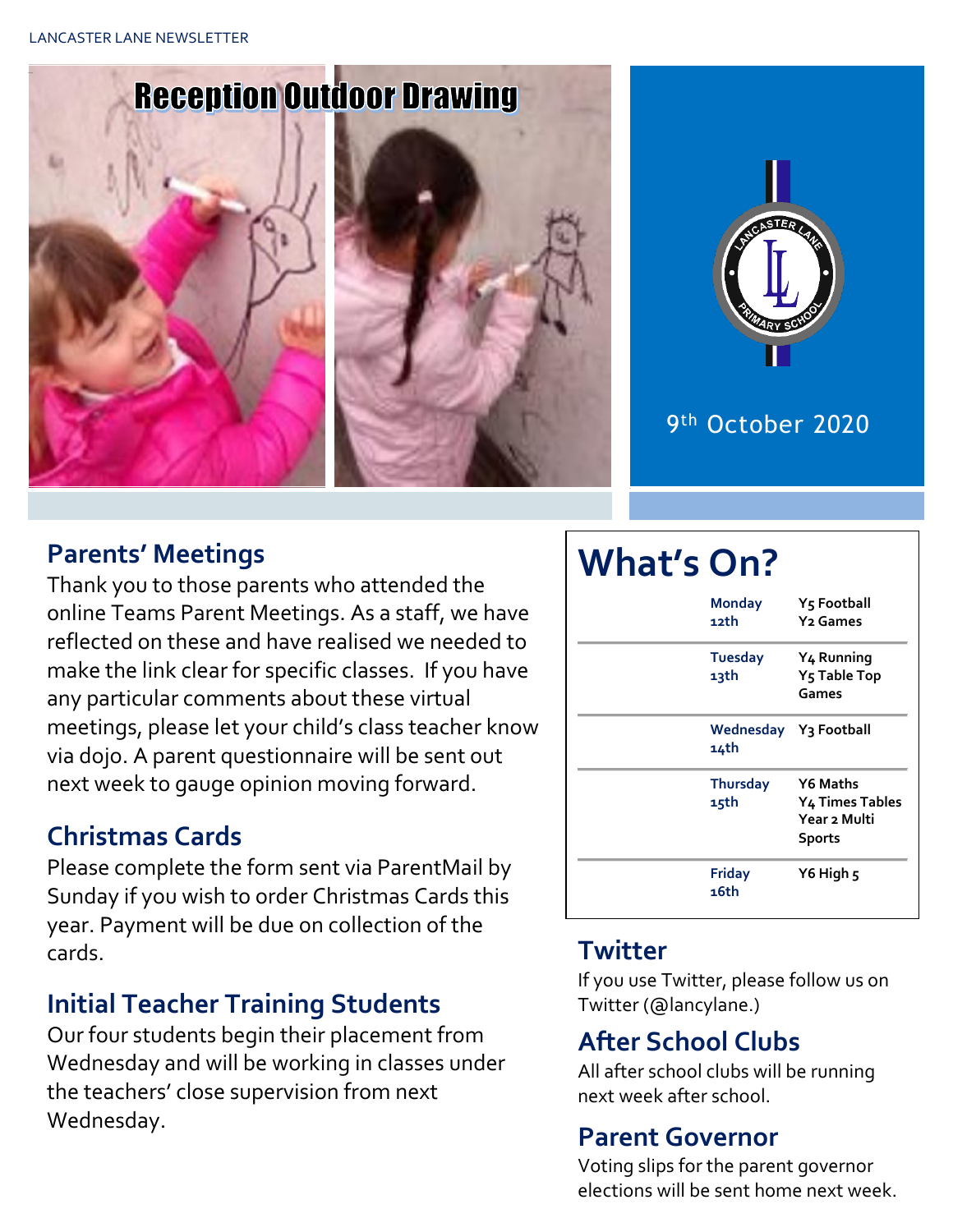#### **Drop off and Pick up times**

A few parents have asked about wearing face masks. As this is not government or LA policy for primary schools, I cannot insist parents wear facemasks but please feel free to wear one when dropping off or picking your child up from school, should you wish to do so. Drop off and pick up times are most busy at 8.45am and 3.15pm and waiting until nearer 9am or 3.30pm may help ease the congestion that sometimes builds up. Please remember that the gate at the top of the field is in use. There is more room to stand there whilst you are waiting and would help with the movement at the front of the school if your child is in Reception, or Years 2,4,5 or 6. Please consider this option especially if you walk to school. Please remember to social distance from other parents when waiting.

# **Covid 19 risk Assessment**

**Changes To Our Risk Assessment** No changes this week.

#### **Mrs Anstey**

Many parents will remember Mrs Anstey who worked at Lancaster Lane for over forty years and recently retired. Due to the pandemic, her leaving assembly had to be postponed but this is taking place online via Teams in school next week. If you have a particular message you would like me to pass on to Mrs Anstey please email me at head@lancasterlane.lancs.sch.uk and I can collate these for her.

#### **PE**

Mr Wood is in the process of updating the PE policy and will be sending home an overview next week. Please please please can you ensure your child's name is written in all items of clothing, including PE kits, as it is difficult to return lost items without names written in.